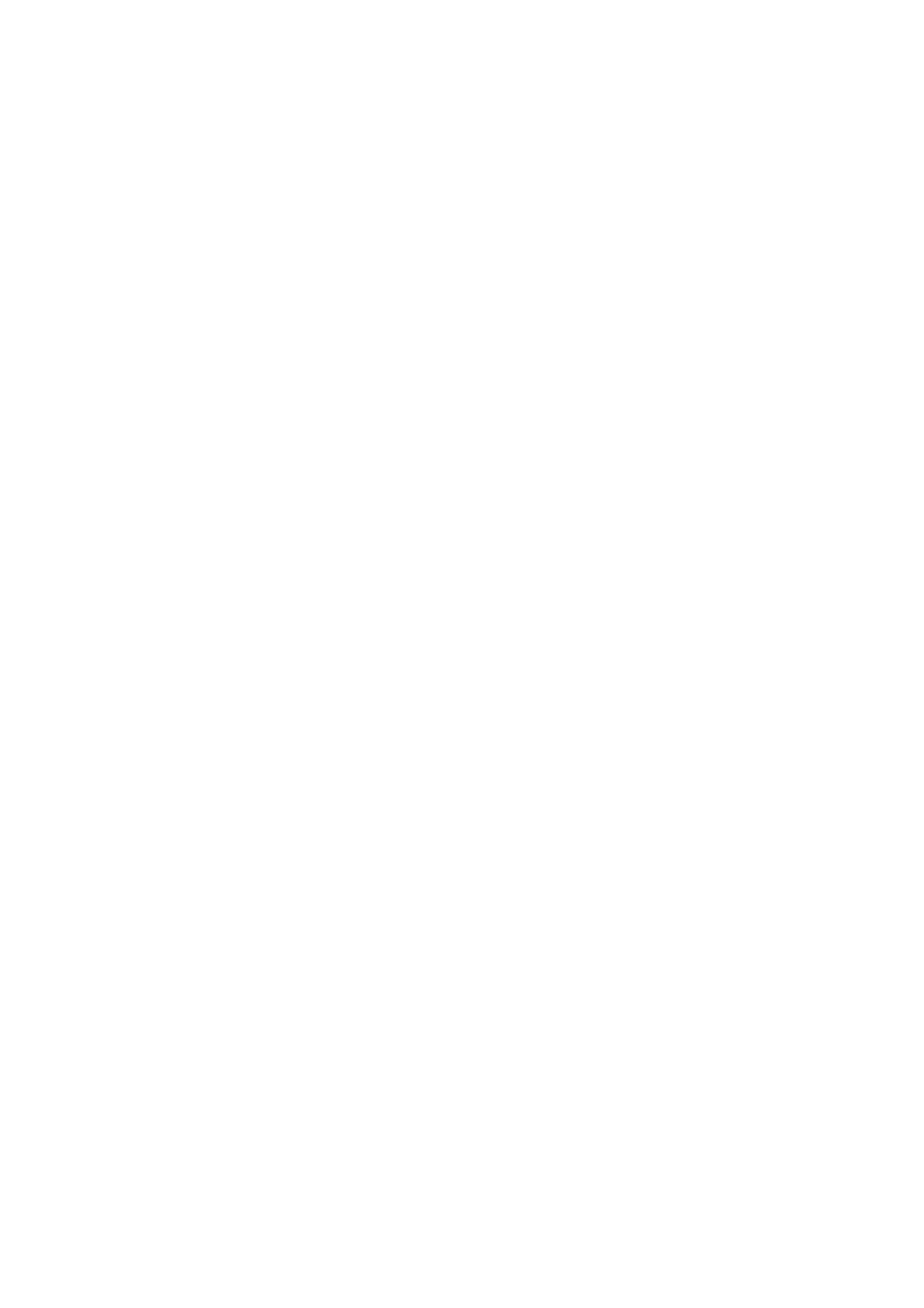### <span id="page-2-0"></span>**About MBS Xojo Web Signature Control Kit**

The signature control was written to easily allow Xojo developers to add a way to capture signatures from clients on an iPad or iPhone in their web apps.

It is not a full drawing tool, but could of course be extended to do that.

### <span id="page-2-1"></span>**Version History**

1.0 First Release

## <span id="page-2-2"></span>**Requirements**

Xojo 2013r1 or newer

### <span id="page-2-3"></span>**Installation**

Simply copy the SignatureControlMBS from the sample project to your project. Now you can drag it from the left list of project items directly on a webpage in order to use it.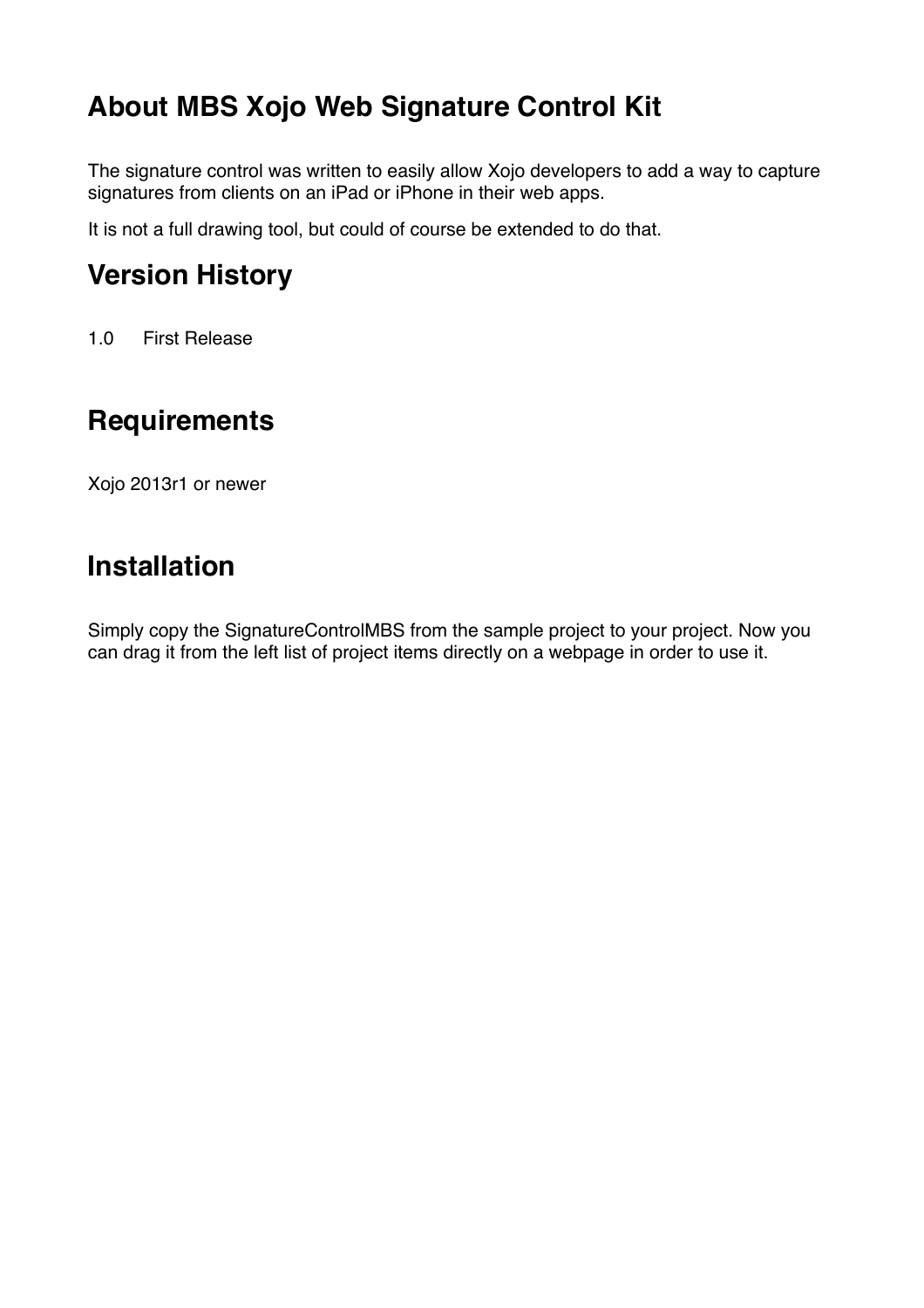# <span id="page-3-0"></span>**Images**

White background and pink writing color:

| Enter Signature:                                                                                               | We saved this:                                   |  |
|----------------------------------------------------------------------------------------------------------------|--------------------------------------------------|--|
| Clear<br>Send Image<br>Auto Send Image<br>$\odot$ PNG<br>Ω<br>$\bigcirc$ JPEG<br>Use Other colors<br>SendImage | Download Image<br>Save to DB<br>Show Save Images |  |
| Transparent Background                                                                                         |                                                  |  |

Second time with transparent background color and writing in red:

| Enter Signature:                                                                   | We saved this: |                  |  |
|------------------------------------------------------------------------------------|----------------|------------------|--|
|                                                                                    |                |                  |  |
| Send Image<br>Clear                                                                | Download Image | Save to DB       |  |
| Auto Send Image<br>$\odot$ PNG<br>$\bigcirc$ JPEG<br>Use Other colors<br>SendImage |                | Show Save Images |  |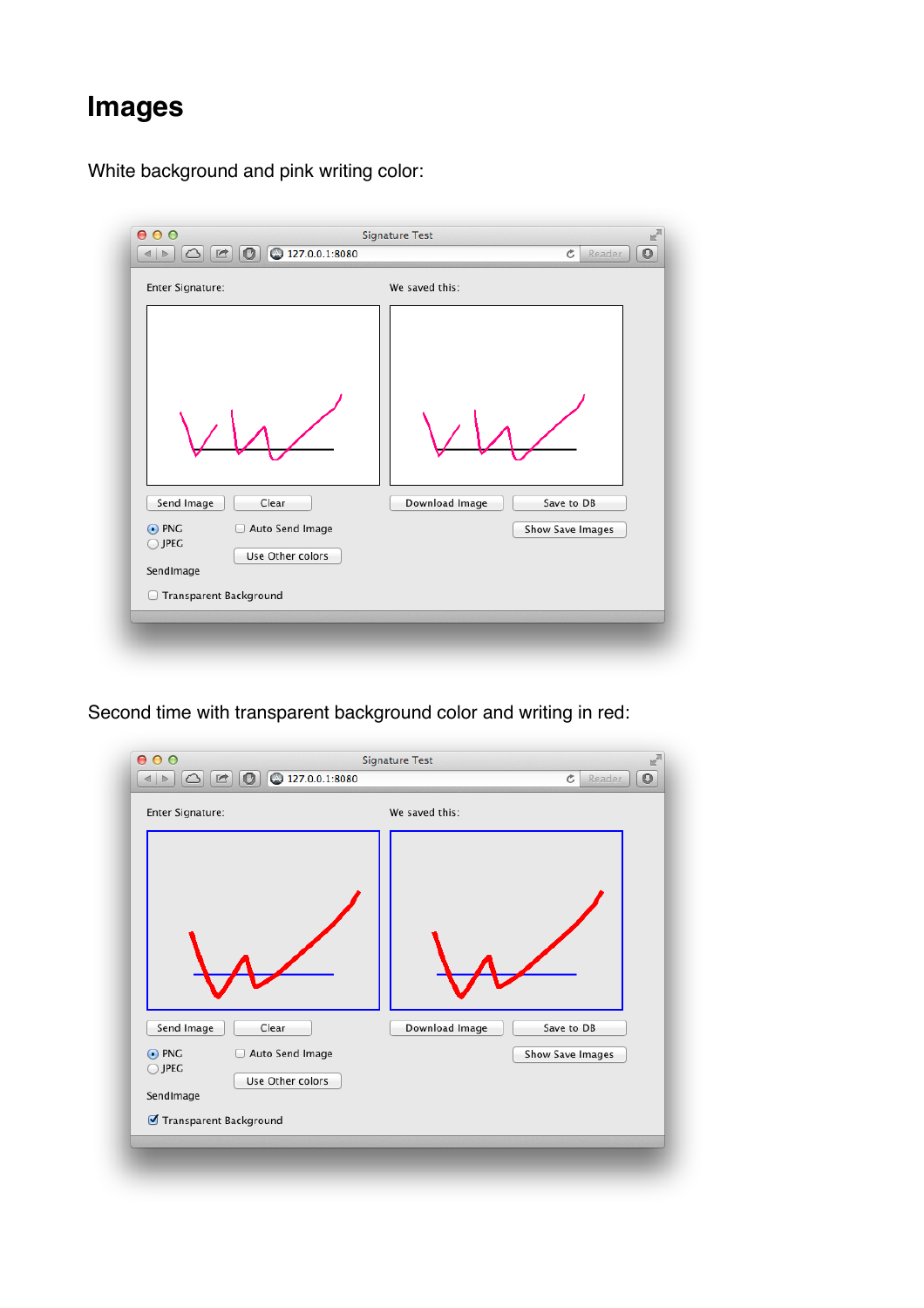### <span id="page-4-0"></span>**Methods**

#### <span id="page-4-1"></span>**ClearImage**

Clears the signature field.

#### <span id="page-4-2"></span>**TransferImage**

Asks the control to start asynchronously with sending an image to the server. This can take a second depending on network conditions.

Later the Changed event is called when image has been transferred.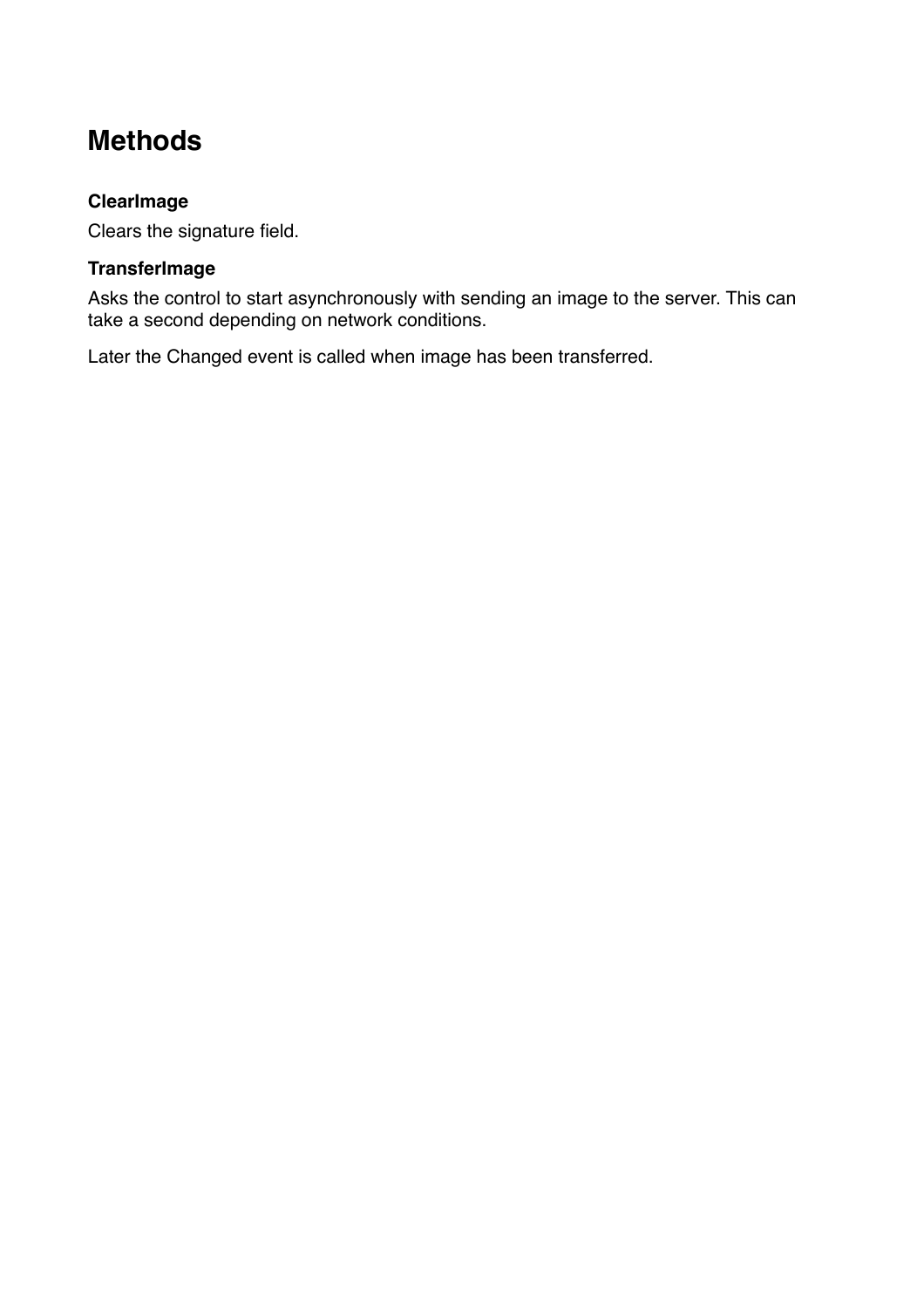### <span id="page-5-0"></span>**Properties**

#### <span id="page-5-1"></span>**AutoSendImage as Boolean**

Whether to automatically call Transferimage method internally whenever the signature changes.

#### <span id="page-5-2"></span>**ImageFormat as ImageFormatType**

The image format to use. Can be PNG or JPEG.

#### <span id="page-5-3"></span>**JPEGData & PNGData as string**

Return the image data as JPEG/PNG depending on the property name. If no data in that format is available, the returned string is empty.

You can store this in a database or save as a file.

#### <span id="page-5-4"></span>**Picture as Picture**

The current picture as a picture object, so you can draw into it.

If PNG data is chosen, than this gives you the PNG data as a string. You can store this in a database or save as a file.

#### <span id="page-5-5"></span>**WebPicture as WebPicture**

The current picture as a WebPicture for displaying in a WebImageView.

Using this is more efficient than assigning picture object to the ImageView as the plugin tried to avoid recompression.

#### <span id="page-5-6"></span>**LineColor as Color & LineThickness as Integer**

Defines the line color and width.

Changing this property takes effect the next time something is drawn.

#### <span id="page-5-7"></span>**BorderColor as Color & BorderThickness as Integer**

Defines the line color and width.

Changes at runtime take effect on the next ClearImage call.

#### <span id="page-5-8"></span>**HelperLineColor as Color & HelperLineThickness as Integer**

Defines the line color and width of the line used to give people a baseline for where to draw.

#### <span id="page-5-9"></span>**BackgroundColor as Color**

Defines the background color.

#### <span id="page-5-10"></span>**TransparentBackground as Boolean**

Defines whether to use a transparent background color.

If you set this property to true, you can put a WebImageView behind to show a picture. Or a Map View for a map or some labels for text.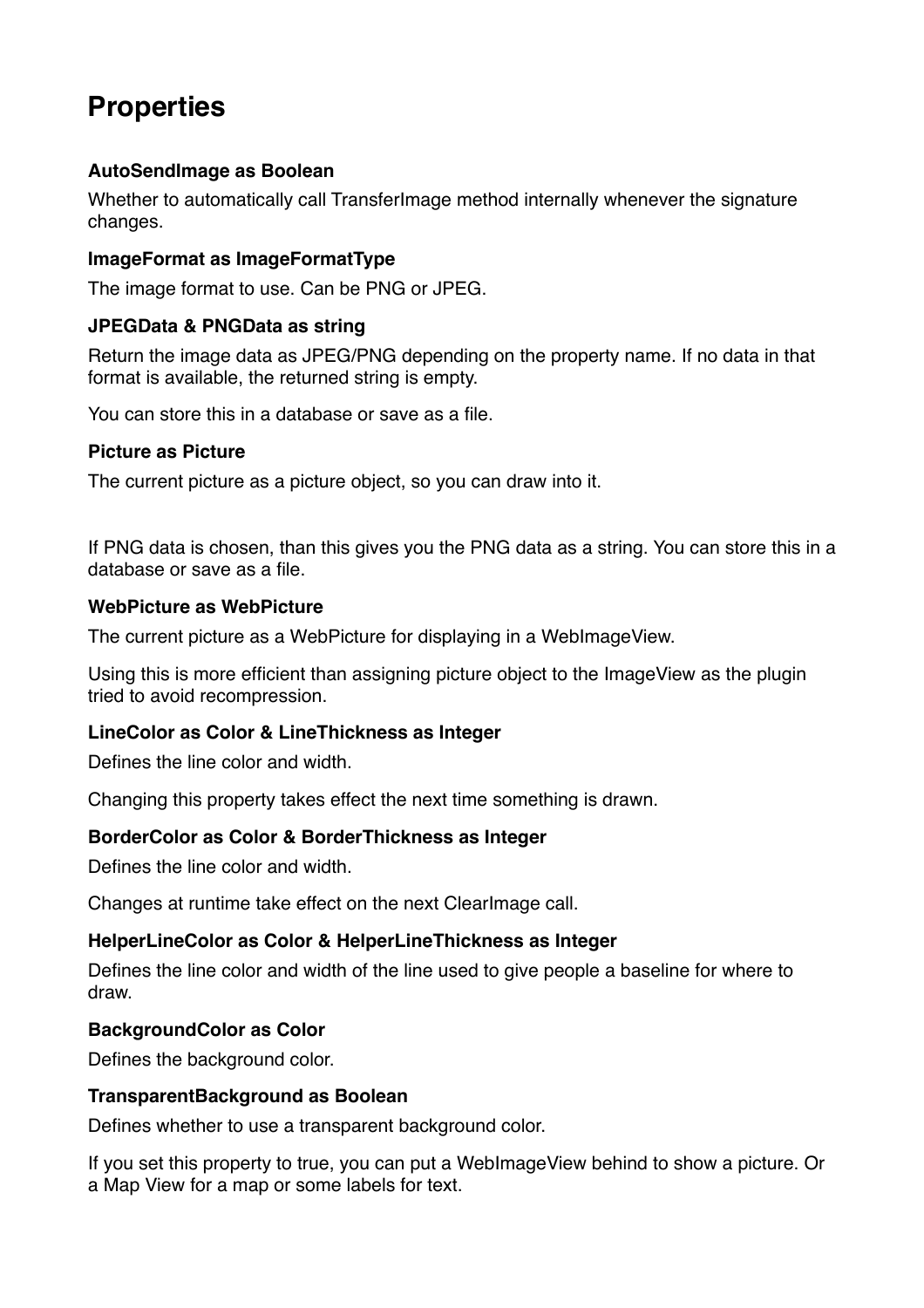Please note that transparent background does not work well with JPEG picture format. Better use PNG to retain the transparency. When saving as JPEG, transparent areas will become black.

### <span id="page-6-0"></span>**Events**

#### <span id="page-6-1"></span>**Changed**

The signature image changed. You can use the properties JPEGData, PNGData, WebPicture and Picture to get the current image.

#### <span id="page-6-2"></span>**DebugMessage**

This helps debugging control development.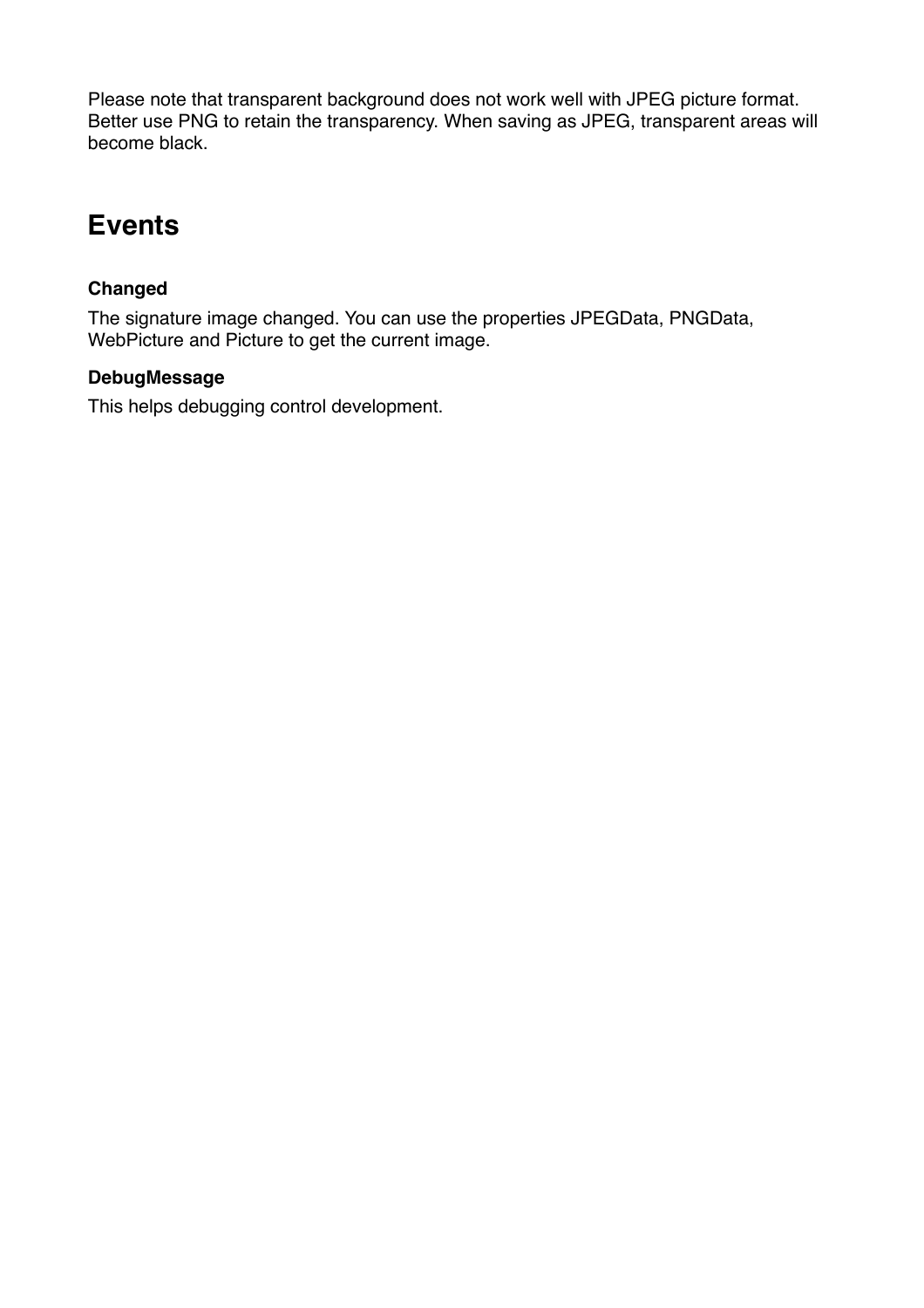### <span id="page-7-0"></span>**License**

Summary:

- You may use Web Signature Kit only with one licensed Real Studio installation.
- You agree not to share the Web Signature Kit or use someone else's Web Signature Kit copy.

Christian Schmitz Software GmbH, of Nickenich Germany is the owner, developer and sole copyright holder of this product, which is licensed -not sold- to you on a non-exclusive basis.

You agree not to share your MBS Real Studio Web Signature Kit with anyone.

You may transfer your license to another person only after receiving written authorization from Christian Schmitz Software GmbH and only if the recipient agrees to be bound by the terms of this agreement.

You agree not to decompile, reverse engineer or modify any part of the MBS Real Studio Web Signature Kit.

Christian Schmitz Software GmbH reserves the right to cancel the license key(s) of any user who Christian Schmitz Software GmbH determines is in violation of this agreement.

THE WARRANTIES IN THIS AGREEMENT REPLACE ALL OTHER WARRANTIES, EXPRESS OR IMPLIED, INCLUDING ANY WARRANTIES OF MERCHANTABILITY OR FITNESS FOR A PARTICULAR PURPOSE. THE SOFTWARE IS PROVIDED "AS IS" AND Christian Schmitz Software GmbH DISCLAIMS AND EXCLUDES ALL OTHER WARRANTIES. IN NO EVENT WILL Christian Schmitz Software GmbH BE LIABLE FOR ANY SPECIAL, INCIDENTAL OR CONSEQUENTIAL DAMAGES, INCLUDING LOST PROFITS, EVEN IF WE HAVE KNOWLEDGE OF THE POTIENTIAL LOSS OR DAMAGE. If you are located in Germany this agreement is subject to the laws of Germany. If you are located outside Germany local law may apply. Some states do not allow the exclusion of warranties, so the above exclusion may not apply to you.

Christian Schmitz Software GmbH does not charge royalties or deployment fees for Real Studio applications.